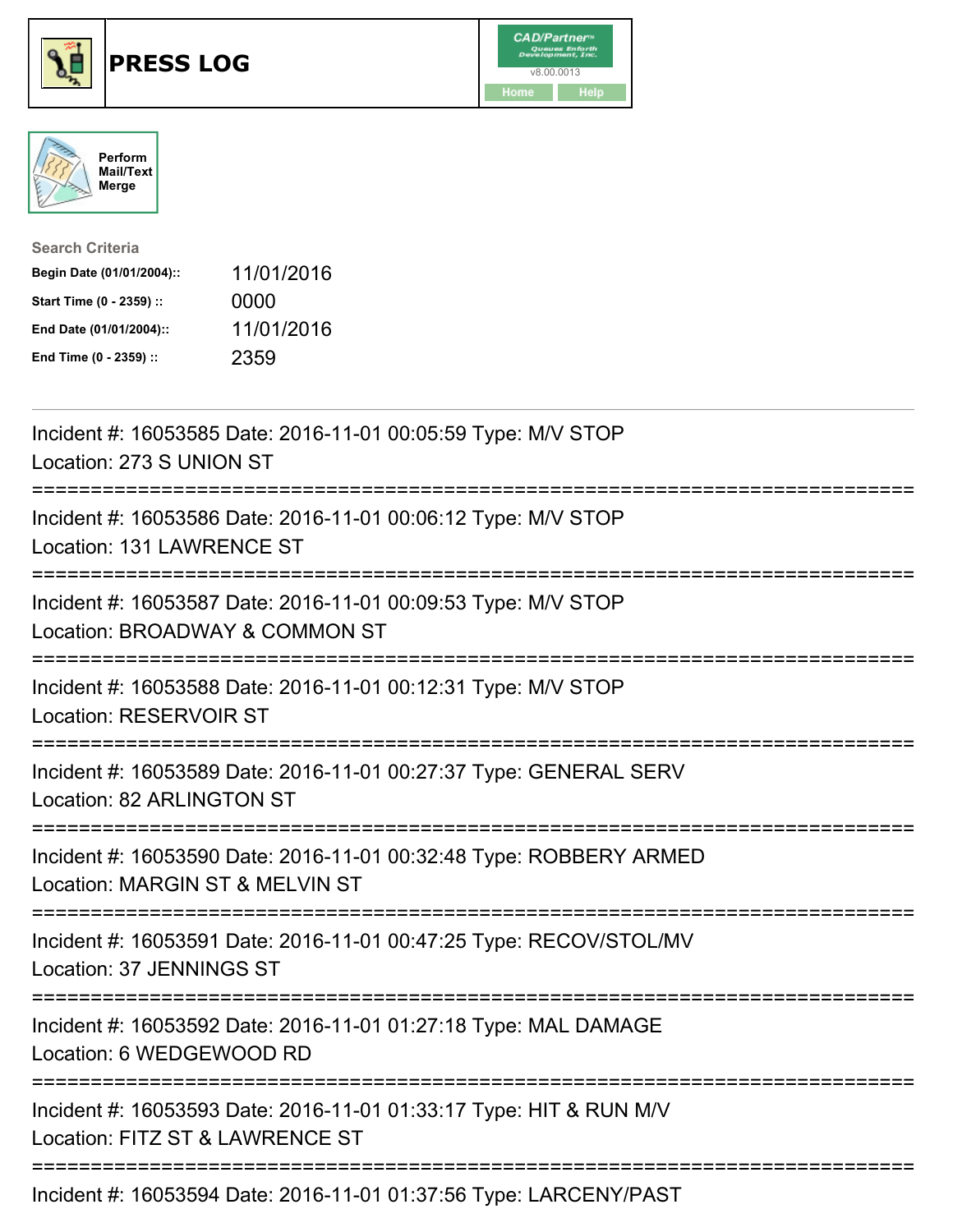Location: 12 METHUEN ST

| Incident #: 16053595 Date: 2016-11-01 01:56:47 Type: DISTURBANCE<br>Location: 141 AMESBURY ST FL 3 FRONT                 |
|--------------------------------------------------------------------------------------------------------------------------|
| Incident #: 16053596 Date: 2016-11-01 02:05:40 Type: LARCENY/PAST<br>Location: 580 ANDOVER ST                            |
| Incident #: 16053597 Date: 2016-11-01 02:06:30 Type: LARCENY/PAST<br>Location: 580 ANDOVER ST                            |
| Incident #: 16053598 Date: 2016-11-01 02:18:44 Type: M/V STOP<br>Location: 4 GROTON ST                                   |
| Incident #: 16053599 Date: 2016-11-01 02:21:08 Type: BUILDING CHK<br>Location: HAFFNERS CAR WASH / 330 S BROADWAY        |
| Incident #: 16053600 Date: 2016-11-01 02:23:54 Type: BUILDING CHK<br>Location: 317 S BROADWAY                            |
| Incident #: 16053601 Date: 2016-11-01 02:29:37 Type: SUS PERS/MV<br>Location: SEVEN ELEVEN / 99 HAMPSHIRE ST             |
| Incident #: 16053602 Date: 2016-11-01 02:47:29 Type: M/V STOP<br>Location: GARDEN ST & NEWBURY ST                        |
| Incident #: 16053603 Date: 2016-11-01 02:48:54 Type: M/V STOP<br>Location: FUSCO SERVICE STATION / 37 NEWBURY ST         |
| Incident #: 16053604 Date: 2016-11-01 02:51:13 Type: M/V STOP<br>Location: HAVERHILL ST & RESERVOIR DR                   |
| Incident #: 16053605 Date: 2016-11-01 03:07:13 Type: M/V STOP<br>Location: ARLINGTON ST & TENNEY ST                      |
| Incident #: 16053606 Date: 2016-11-01 03:14:22 Type: BUILDING CHK<br>Location: ELAINES FISH + CHIP / 234 HAMPSHIRE ST    |
| Incident #: 16053607 Date: 2016-11-01 03:16:03 Type: BUILDING CHK<br>Location: SABANETA MULTISERVICES / 228 HAMPSHIRE ST |
| Incident #: 16053608 Date: 2016-11-01 03:18:05 Type: M/V STOP                                                            |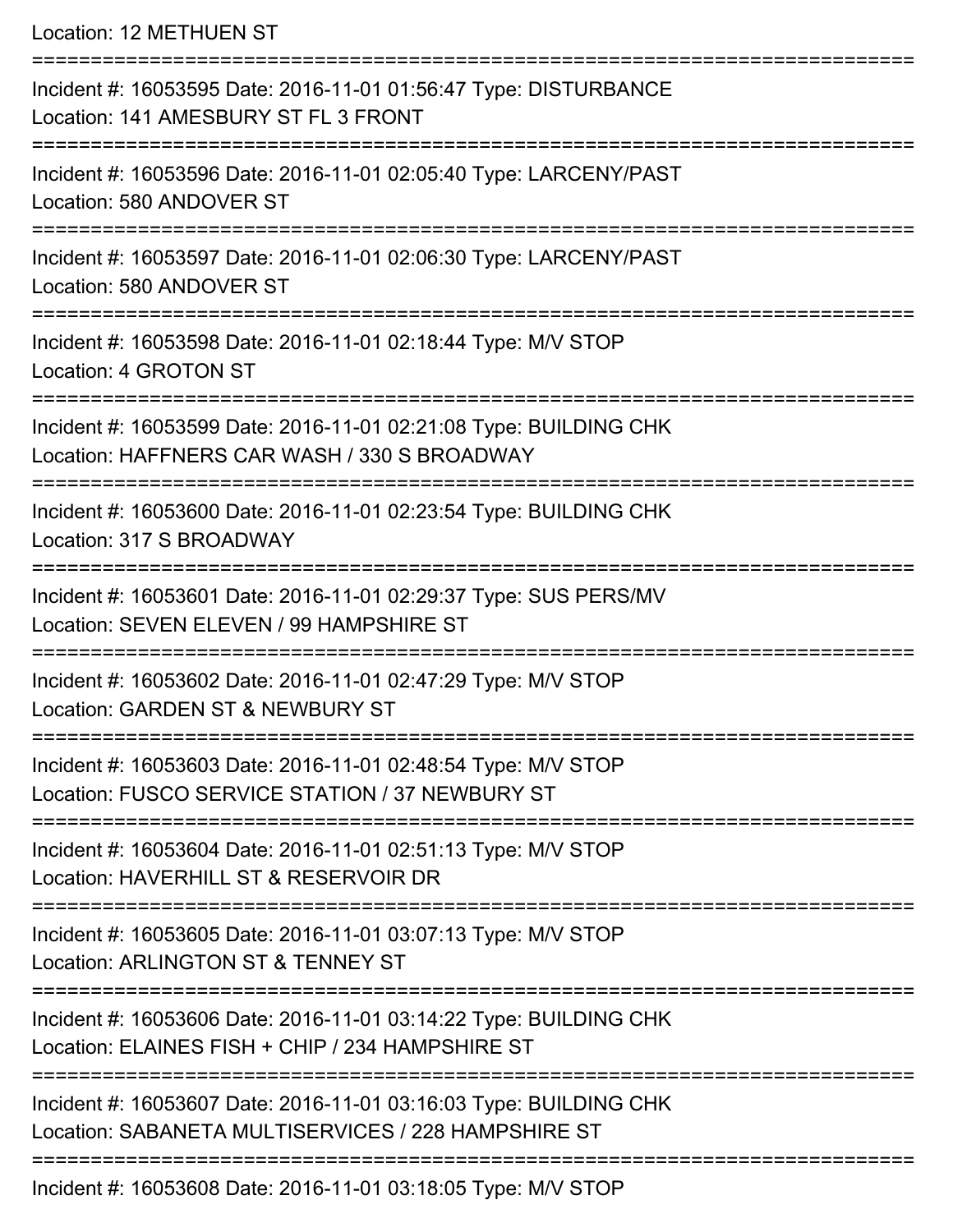| Incident #: 16053609 Date: 2016-11-01 03:32:44 Type: ALARMS<br>Location: BRANCO THE FLORIST / 89 ESSEX ST            |
|----------------------------------------------------------------------------------------------------------------------|
| Incident #: 16053610 Date: 2016-11-01 03:35:47 Type: INVEST CONT<br>Location: DIAMOND ST                             |
| Incident #: 16053611 Date: 2016-11-01 03:46:08 Type: M/V STOP<br>Location: ANDOVER ST & S BROADWAY                   |
| Incident #: 16053612 Date: 2016-11-01 03:49:10 Type: WARRANT SERVE<br>Location: 75 SHAWSHEEN RD                      |
| Incident #: 16053613 Date: 2016-11-01 04:19:54 Type: UNWANTEDGUEST<br>Location: 69 WESLEY ST                         |
| Incident #: 16053614 Date: 2016-11-01 04:27:00 Type: BUILDING CHK<br>Location: LEE CHEN RESTARAUNT / 230 WINTHROP AV |
| Incident #: 16053615 Date: 2016-11-01 04:54:40 Type: TOW OF M/V<br>Location: 17 CAMELLA TEOLI WY                     |
| Incident #: 16053616 Date: 2016-11-01 06:10:54 Type: MV/BLOCKING<br>Location: LANDSCAPE COMP. / 55 GARFIELD ST       |
| Incident #: 16053617 Date: 2016-11-01 06:30:06 Type: LOCKOUT<br>Location: 114 E PLEASANT ST                          |
| Incident #: 16053618 Date: 2016-11-01 06:36:13 Type: ALARMS<br>Location: 36 LAKE ST                                  |
| Incident #: 16053619 Date: 2016-11-01 06:53:41 Type: ALARMS<br>Location: LAWRENCE BOYS + GIRLS CLUB / 136 WATER ST   |
| Incident #: 16053620 Date: 2016-11-01 07:08:29 Type: WOMAN DOWN<br>Location: 490 HAMPSHIRE ST                        |
| Incident #: 16053621 Date: 2016-11-01 07:11:14 Type: ALARMS<br>Location: ADVANCED AUTO PARTS / 67 WINTHROP AV        |
| Incident #: 16053623 Date: 2016-11-01 07:18:39 Type: MISSING PERS                                                    |

Location: 80 SUNRAY ST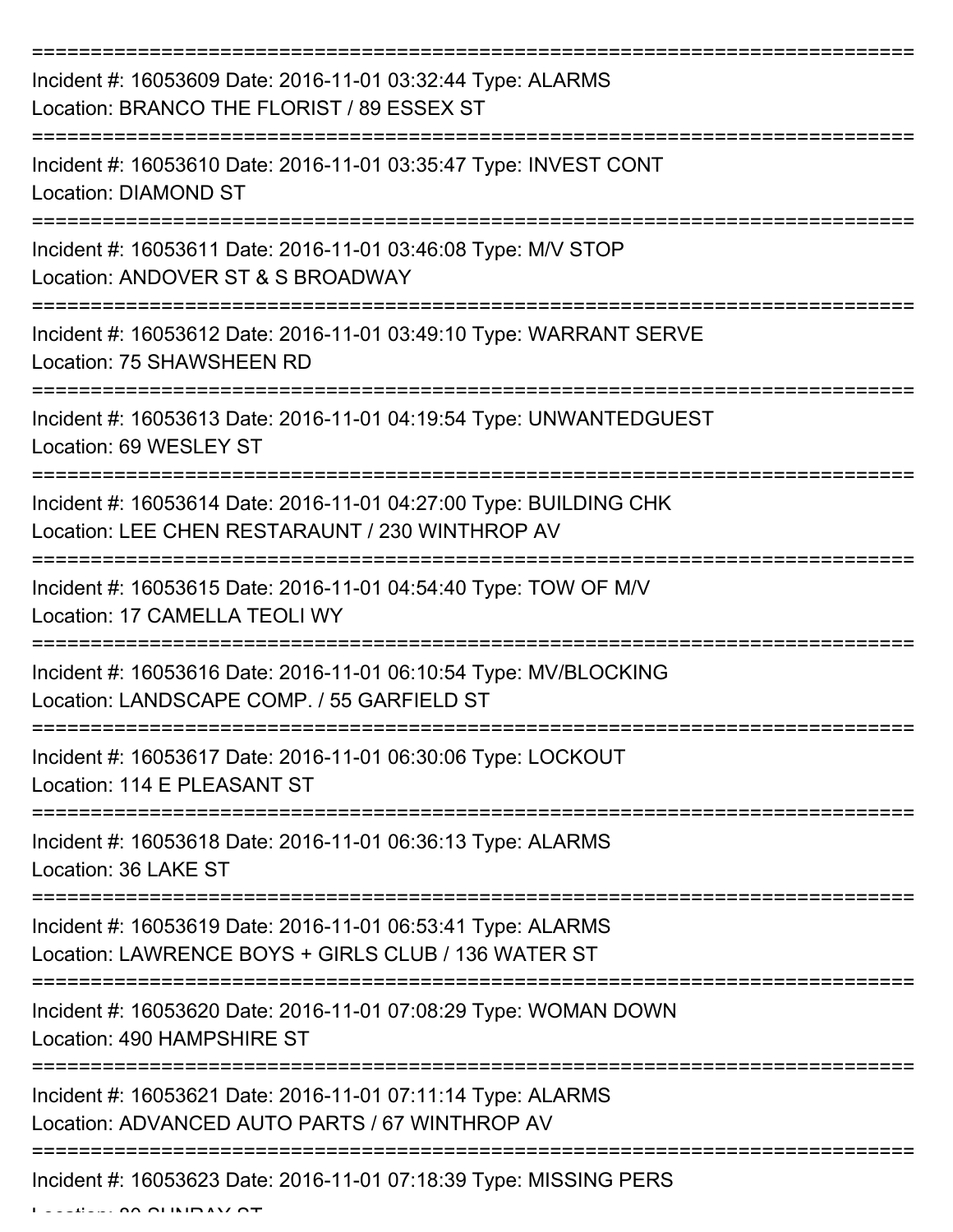| Incident #: 16053622 Date: 2016-11-01 07:19:27 Type: UNWANTEDGUEST<br>Location: 217 PROSPECT ST FL 3         |
|--------------------------------------------------------------------------------------------------------------|
| Incident #: 16053624 Date: 2016-11-01 07:20:34 Type: PARK & WALK<br>Location: BRADFORD ST & BROADWAY         |
| Incident #: 16053625 Date: 2016-11-01 07:47:56 Type: M/V STOP<br>Location: 315 HAMPSHIRE ST                  |
| Incident #: 16053626 Date: 2016-11-01 07:47:56 Type: M/V STOP<br>Location: VALLEY FORUM / 654 S UNION ST     |
| Incident #: 16053627 Date: 2016-11-01 07:52:28 Type: STA RELIEF<br>Location: LPD / 90 LOWELL ST              |
| Incident #: 16053628 Date: 2016-11-01 07:53:56 Type: M/V STOP<br>Location: 20 SARGENT ST                     |
| Incident #: 16053631 Date: 2016-11-01 07:58:27 Type: B&E/MV/PAST<br>Location: 1 BEACON AVE                   |
| Incident #: 16053629 Date: 2016-11-01 07:58:50 Type: ALARMS<br>Location: VELASQUEZ RESD. / 36 LAKE ST        |
| Incident #: 16053630 Date: 2016-11-01 07:59:27 Type: M/V STOP<br>Location: ESSEX ST & WINTER ST              |
| Incident #: 16053632 Date: 2016-11-01 08:09:35 Type: M/V STOP<br>Location: AMESBURY ST & LAWRENCE ST         |
| Incident #: 16053633 Date: 2016-11-01 08:30:29 Type: LOST PROPERTY<br>Location: HAMPSHIRE ST                 |
| Incident #: 16053634 Date: 2016-11-01 08:47:23 Type: A&B PAST<br>Location: WALK IN / SHATTUCK ST & CARVER ST |
| Incident #: 16053635 Date: 2016-11-01 08:52:09 Type: M/V STOP<br>Location: HAMPSHIRE ST & METHUEN ST         |
| Incident #: 16053636 Date: 2016-11-01 08:58:26 Type: MEDIC SUPPORT                                           |

Location: 58 AVON ST EL 3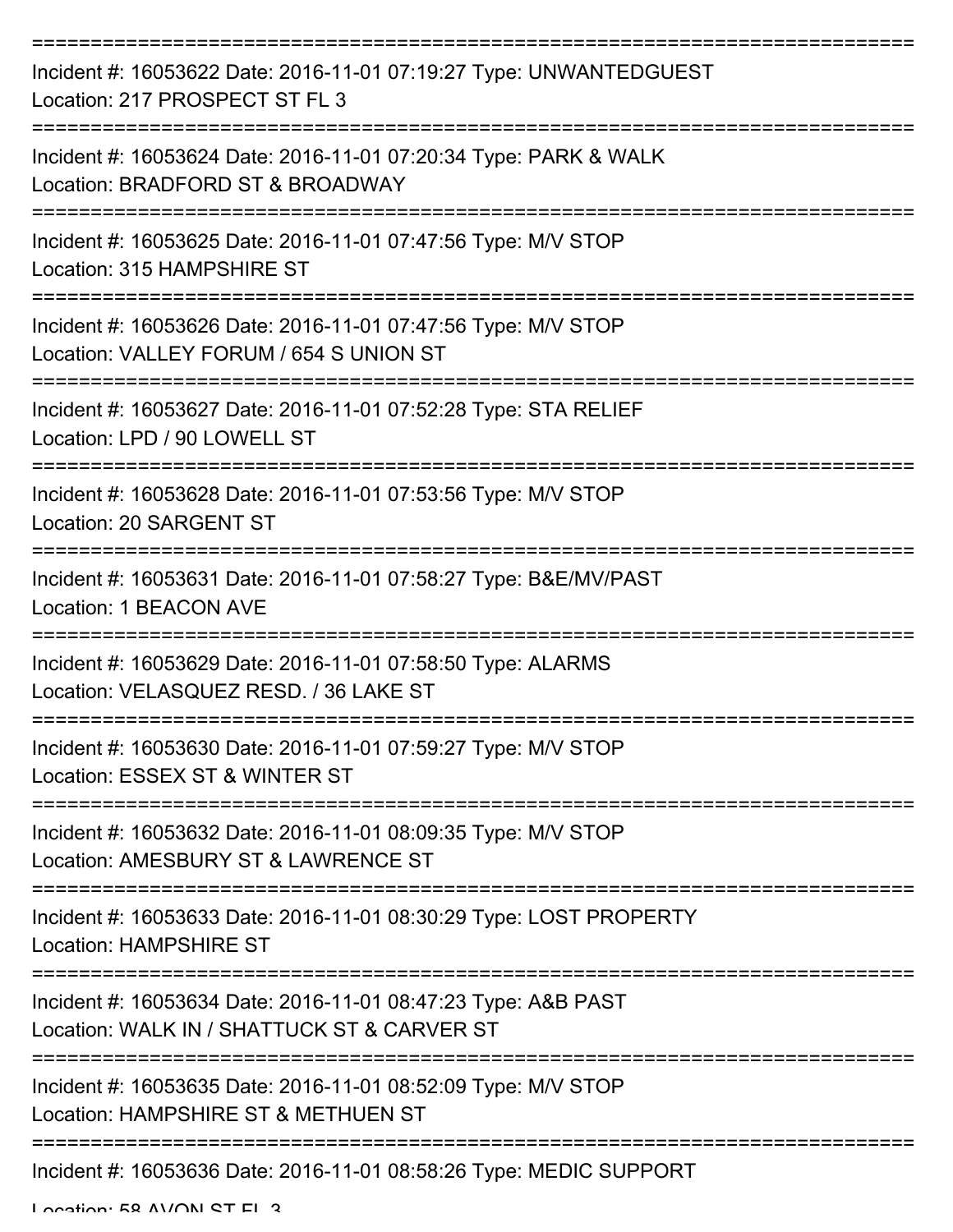| Incident #: 16053637 Date: 2016-11-01 09:04:17 Type: COURT TIME<br>Location: 2 APPLETON ST                                      |
|---------------------------------------------------------------------------------------------------------------------------------|
| Incident #: 16053638 Date: 2016-11-01 09:11:06 Type: PARK & WALK<br>Location: BRADFORD ST & BROADWAY                            |
| Incident #: 16053639 Date: 2016-11-01 09:18:21 Type: MAL DAMAGE<br>Location: 125 DORCHESTER ST<br>------------------            |
| Incident #: 16053640 Date: 2016-11-01 09:33:55 Type: TOW OF M/V<br>Location: 20 BUTLER ST<br>------------------                 |
| Incident #: 16053641 Date: 2016-11-01 09:34:51 Type: M/V STOP<br>Location: AMESBURY ST & COMMON ST                              |
| Incident #: 16053642 Date: 2016-11-01 09:37:57 Type: LARCENY/PAST<br>Location: 76 AMES ST<br>====================               |
| Incident #: 16053643 Date: 2016-11-01 09:42:28 Type: M/V STOP<br>Location: S UNION ST & SALEM ST                                |
| Incident #: 16053644 Date: 2016-11-01 09:58:12 Type: M/V STOP<br>Location: MERRIMACK ST & PARKER ST                             |
| Incident #: 16053645 Date: 2016-11-01 10:04:44 Type: PARK & WALK<br>Location: S UNION ST & SALEM ST                             |
| Incident #: 16053646 Date: 2016-11-01 10:05:49 Type: M/V STOP<br>Location: MERRIMACK ST & PARKER ST                             |
| Incident #: 16053647 Date: 2016-11-01 10:06:27 Type: ALARM/BURG<br>Location: CRICKET WIRELESS / 205 BROADWAY                    |
| Incident #: 16053648 Date: 2016-11-01 10:08:14 Type: AUTO ACC/NO PI<br>Location: CANAL ST & MARSTON ST                          |
| Incident #: 16053652 Date: 2016-11-01 10:08:25 Type: M/V STOP<br>Location: MERRIMACK ST & S UNION ST                            |
| =======================<br>Incident #: 16053649 Date: 2016-11-01 10:10:10 Type: PARK & WALK<br>Location: BRADFORD ST & BROADWAY |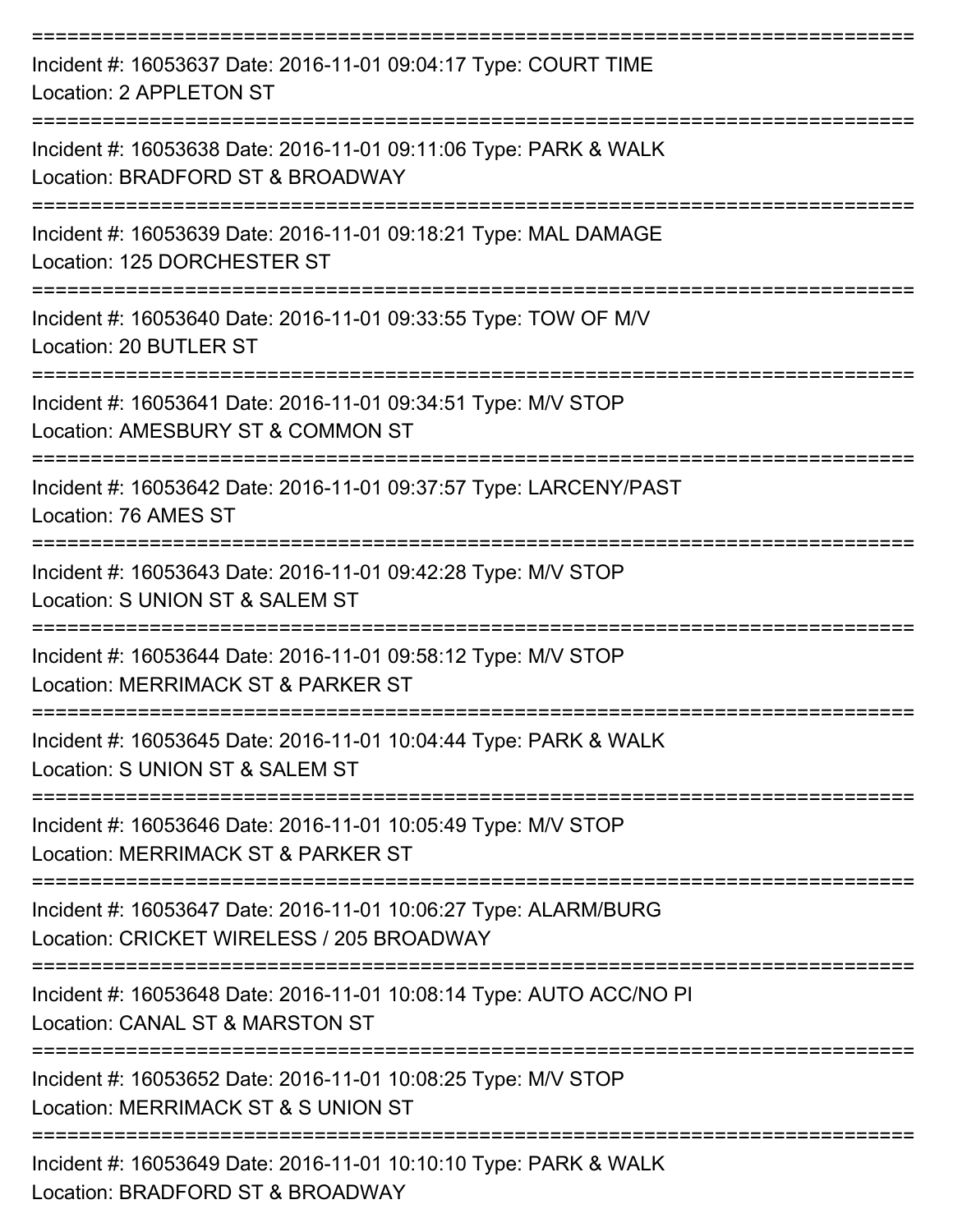| Incident #: 16053650 Date: 2016-11-01 10:10:40 Type: M/V STOP<br><b>Location: 32 LAWRENCE ST</b>                              |
|-------------------------------------------------------------------------------------------------------------------------------|
| Incident #: 16053651 Date: 2016-11-01 10:11:08 Type: M/V STOP<br>Location: FRANKLIN ST & LOWELL ST                            |
| Incident #: 16053654 Date: 2016-11-01 10:16:24 Type: M/V STOP<br>Location: MERRIMACK ST & S UNION ST                          |
| =====================<br>Incident #: 16053653 Date: 2016-11-01 10:18:09 Type: M/V STOP<br>Location: LAWRENCE ST & OAK ST      |
| Incident #: 16053655 Date: 2016-11-01 10:21:46 Type: M/V STOP<br>Location: AMESBURY ST & COMMON ST                            |
| ====================<br>Incident #: 16053656 Date: 2016-11-01 10:26:32 Type: M/V STOP<br><b>Location: VERBAL MERRIMACK ST</b> |
| Incident #: 16053657 Date: 2016-11-01 10:28:32 Type: TOW OF M/V<br>Location: 151 HAMPSHIRE                                    |
| Incident #: 16053658 Date: 2016-11-01 10:33:56 Type: DOMESTIC/PAST<br><b>Location: PEMBERTON PARK</b>                         |
| Incident #: 16053659 Date: 2016-11-01 10:34:39 Type: M/V STOP<br>Location: MERRIMACK ST & S UNION ST                          |
| Incident #: 16053660 Date: 2016-11-01 10:35:20 Type: SPECIAL CHECK<br>Location: 51 LAWRENCE ST                                |
| Incident #: 16053661 Date: 2016-11-01 10:40:33 Type: TOW OF M/V<br>Location: HAVERHILL ST & WHITE ST                          |
| Incident #: 16053662 Date: 2016-11-01 10:46:11 Type: GENERAL SERV<br>Location: DAISY ST & HOLLY ST                            |
| Incident #: 16053663 Date: 2016-11-01 10:46:12 Type: MEDIC SUPPORT<br>Location: 24 N BOYLSTON ST                              |
| Incident #: 16053664 Date: 2016-11-01 10:49:11 Type: M/V STOP<br>Location: FREEMAN CT & HANCOCK ST                            |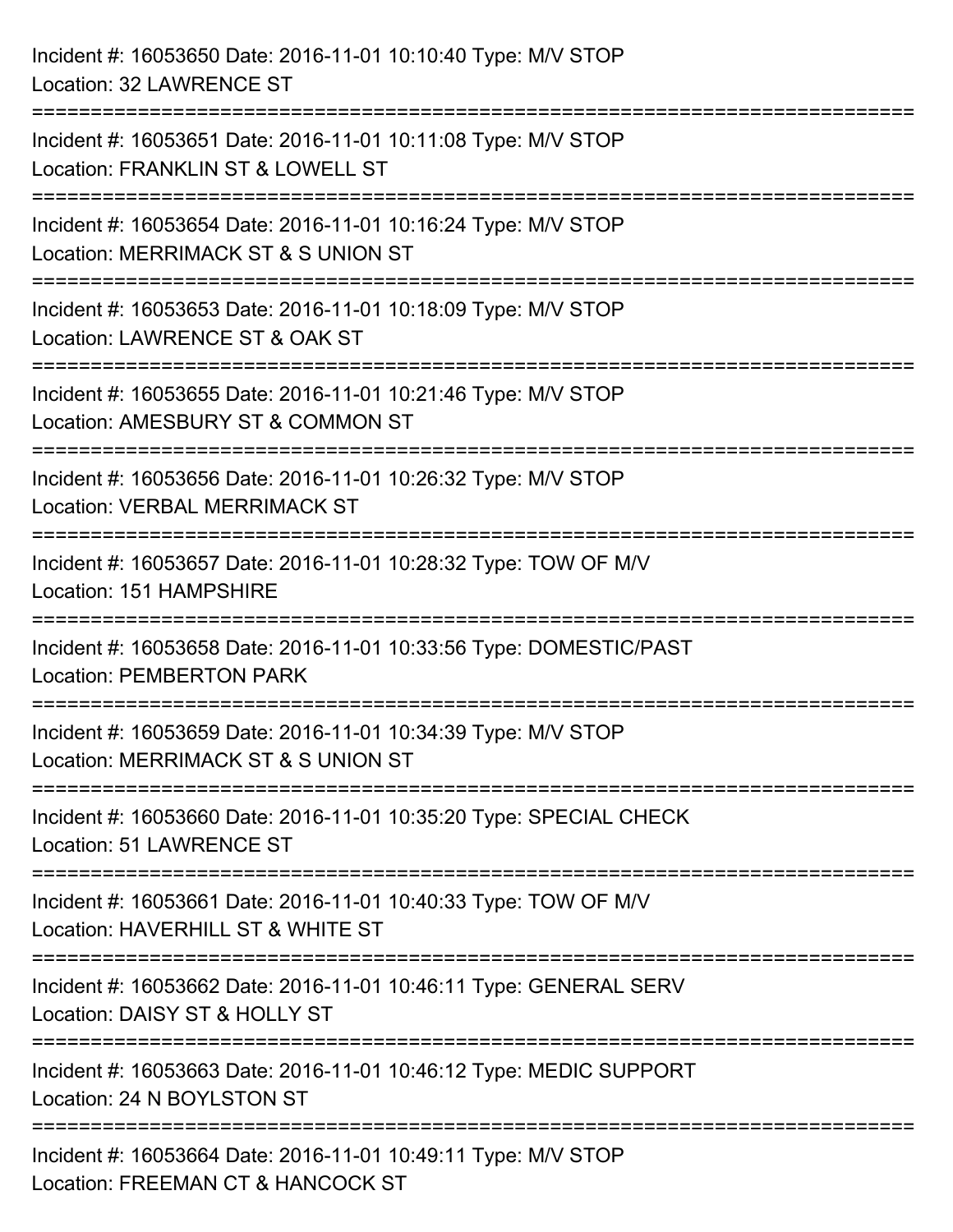| Incident #: 16053665 Date: 2016-11-01 10:57:36 Type: AUTO ACC/NO PI<br>Location: 129 WATER ST                          |
|------------------------------------------------------------------------------------------------------------------------|
| Incident #: 16053666 Date: 2016-11-01 10:57:37 Type: AUTO ACC/NO PI<br>Location: 191 ANDOVER ST                        |
| Incident #: 16053667 Date: 2016-11-01 10:59:45 Type: E911 HANGUP<br>Location: GUILMETTE SCHOOL / 80 BODWELL ST         |
| Incident #: 16053668 Date: 2016-11-01 10:59:53 Type: 209A/VIOLATION<br>Location: 2 APPLETON ST                         |
| Incident #: 16053669 Date: 2016-11-01 11:04:49 Type: M/V STOP<br>Location: 22 WOODLAND ST                              |
| Incident #: 16053670 Date: 2016-11-01 11:12:09 Type: INVEST CONT<br>Location: UP OLIVER / null                         |
| Incident #: 16053671 Date: 2016-11-01 11:16:38 Type: TOW OF M/V<br>Location: 21 BUNKERHILL ST                          |
| Incident #: 16053672 Date: 2016-11-01 11:18:44 Type: MAL DAMAGE<br>Location: 48 ANDOVER ST                             |
| Incident #: 16053673 Date: 2016-11-01 11:24:14 Type: PARK & WALK<br>Location: BRADFORD ST & BROADWAY                   |
| Incident #: 16053674 Date: 2016-11-01 11:28:40 Type: DRUG VIO<br>Location: 23 CROSS ST                                 |
| Incident #: 16053677 Date: 2016-11-01 11:41:16 Type: COURT DOC SERVE<br>Location: 20 KNOX ST #1                        |
| Incident #: 16053675 Date: 2016-11-01 11:42:25 Type: MAL DAMAGE<br>Location: 7 CAR AUTO SALES / 9 JORDAN ST            |
| Incident #: 16053676 Date: 2016-11-01 11:43:02 Type: TOW OF M/V<br>Location: BRADFORD ST & HAMPSHIRE ST                |
| Incident #: 16053678 Date: 2016-11-01 11:44:28 Type: DISTURBANCE<br>Location: JACKIE'S CHICKEN AND BEER / 651 BROADWAY |

===========================================================================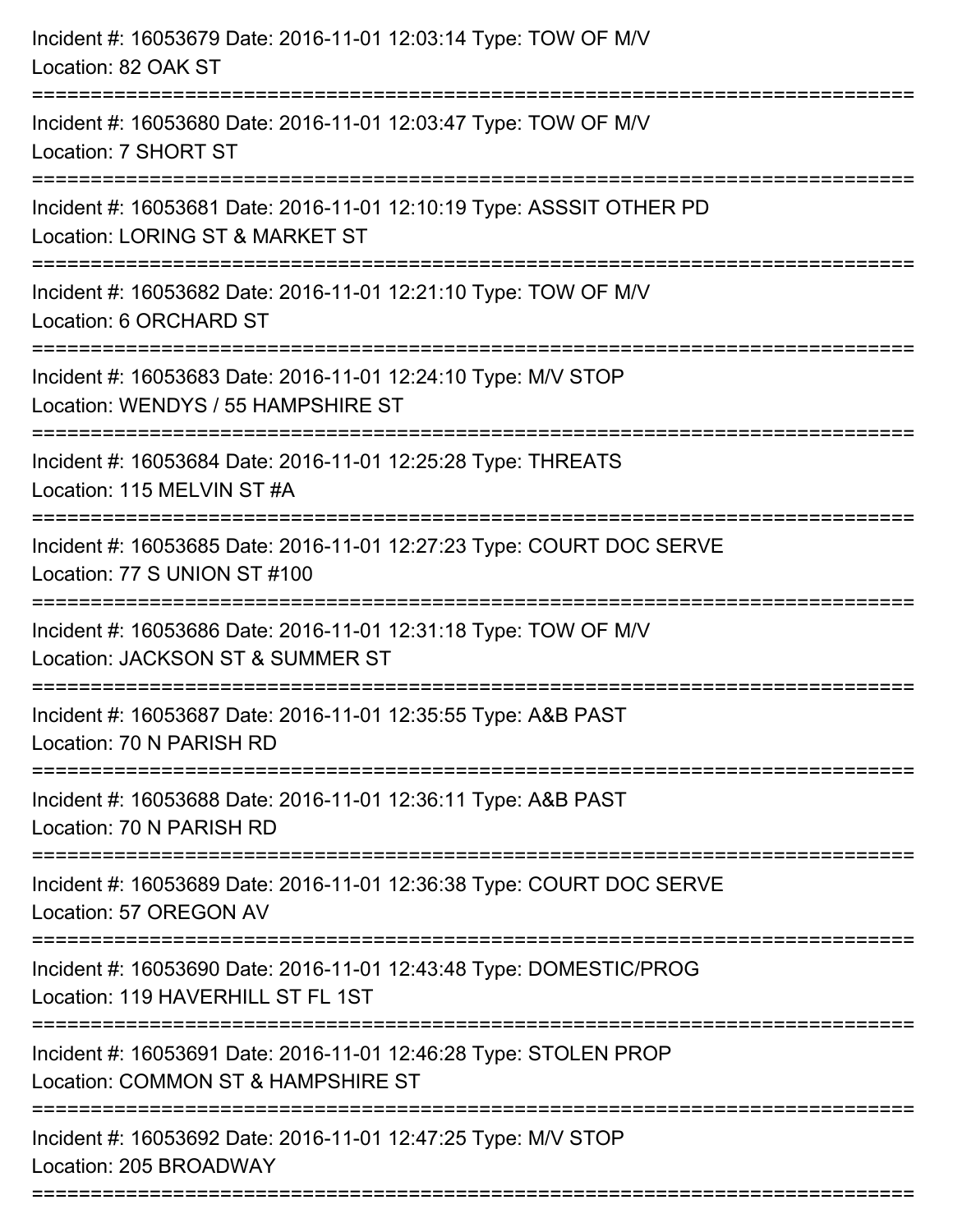Location: 199 LOWELL ST

| Incident #: 16053694 Date: 2016-11-01 12:55:30 Type: INVEST CONT<br>Location: 0 BROADWAY                                        |
|---------------------------------------------------------------------------------------------------------------------------------|
| Incident #: 16053695 Date: 2016-11-01 12:57:50 Type: SUS PERS/MV<br>Location: 21 BUNKERHILL ST<br>:======================       |
| Incident #: 16053696 Date: 2016-11-01 13:01:00 Type: ASSSIT OTHER PD<br>Location: 90 LOWELL ST                                  |
| Incident #: 16053697 Date: 2016-11-01 13:04:48 Type: DRUG OVERDOSE<br>Location: 45 BROADWAY #608<br>:========================== |
| Incident #: 16053698 Date: 2016-11-01 13:11:02 Type: MEDIC SUPPORT<br>Location: 56 SALEM ST                                     |
| Incident #: 16053699 Date: 2016-11-01 13:12:16 Type: TOW OF M/V<br>Location: 207 HAVERHILL ST                                   |
| Incident #: 16053700 Date: 2016-11-01 13:13:18 Type: ASSSIT OTHER PD<br>Location: 345 HAVERHILL ST                              |
| Incident #: 16053701 Date: 2016-11-01 13:22:22 Type: M/V STOP<br>Location: 135 HAVERHILL ST                                     |
| Incident #: 16053702 Date: 2016-11-01 13:36:01 Type: TOW OF M/V<br>Location: LEBANON ST & WHITE ST                              |
| Incident #: 16053703 Date: 2016-11-01 13:45:11 Type: M/V STOP<br>Location: 391 HAMPSHIRE ST                                     |
| Incident #: 16053704 Date: 2016-11-01 13:49:41 Type: TOW OF M/V<br>Location: LAWRENCE ST & METHUEN ST                           |
| Incident #: 16053705 Date: 2016-11-01 13:54:00 Type: MAN DOWN<br>Location: 255 ESSEX ST                                         |
| Incident #: 16053706 Date: 2016-11-01 13:54:32 Type: WARRANT SERVE<br>Location: TACO BELL / 79 WINTHROP AV                      |
|                                                                                                                                 |

===========================================================================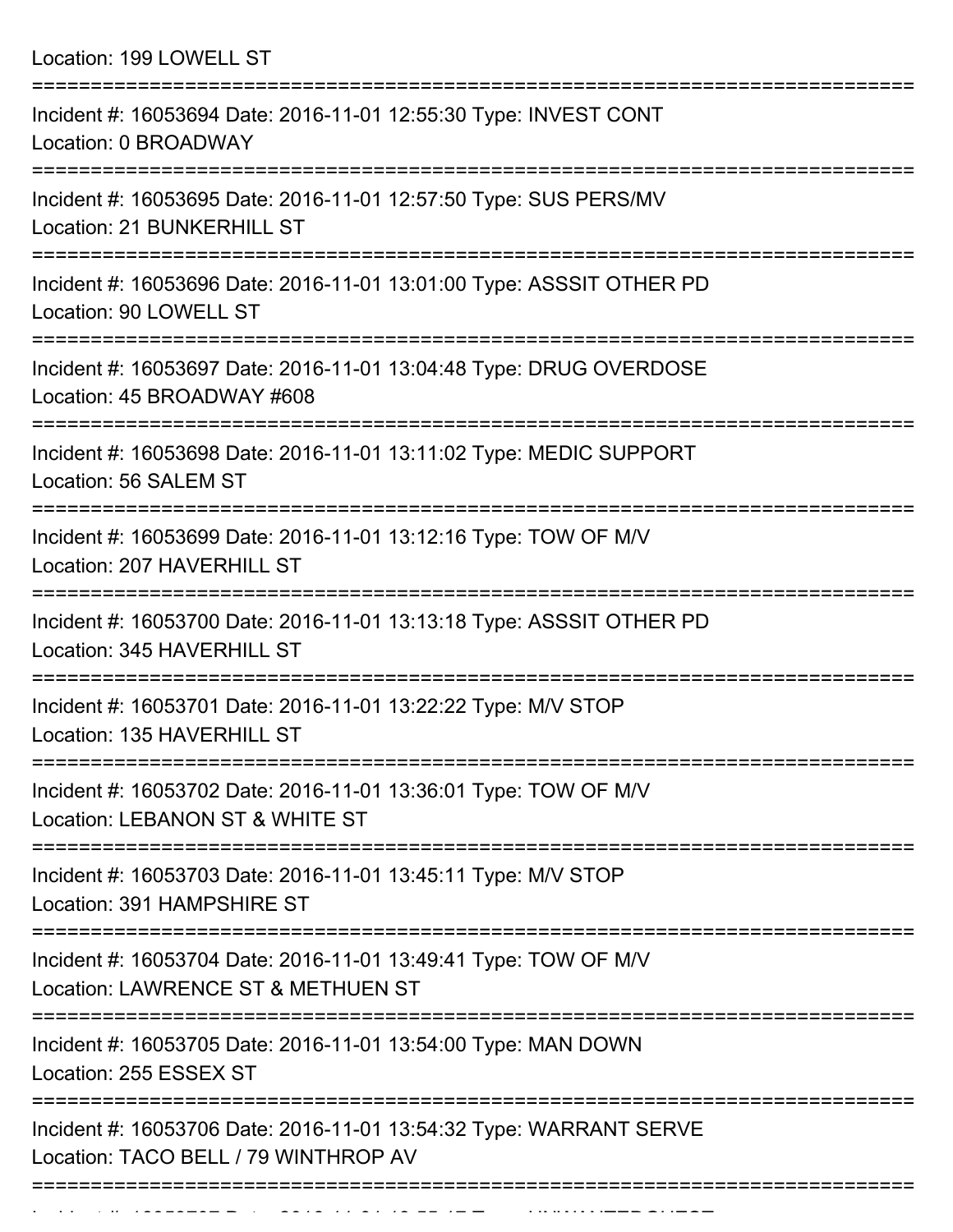| Incident #: 16053709 Date: 2016-11-01 13:56:58 Type: SEX OFFENDER<br>Location: 518 HAVERHILL<br>Incident #: 16053708 Date: 2016-11-01 13:57:17 Type: WARRANT SERVE<br>Location: 56 W LAUREL ST<br>Incident #: 16053710 Date: 2016-11-01 13:57:57 Type: DRUG VIO<br><b>Location: CONCORD ST</b><br>Incident #: 16053712 Date: 2016-11-01 14:05:52 Type: AUTO ACC/NO PI<br>Location: DENNYS / 160 WINTHROP AV<br>Incident #: 16053711 Date: 2016-11-01 14:05:55 Type: SPECIAL CHECK<br>Location: 32 LAWRENCE ST<br>Incident #: 16053713 Date: 2016-11-01 14:10:09 Type: LOST PROPERTY<br>Location: 7-ELEVEN / 370 BROADWAY<br>Incident #: 16053714 Date: 2016-11-01 14:14:44 Type: AUTO ACC/NO PI<br>Location: 300 HAMPSHIRE ST<br>Incident #: 16053715 Date: 2016-11-01 14:18:08 Type: TOW OF M/V<br>Location: 220 MERRIMACK ST<br>================================<br>Incident #: 16053716 Date: 2016-11-01 14:22:05 Type: INVEST CONT<br>Location: 375 HOWARD FL 2<br>Incident #: 16053717 Date: 2016-11-01 14:28:36 Type: M/V STOP<br>Location: BRADFORD ST & FRANKLIN ST<br>=====================================<br>Incident #: 16053718 Date: 2016-11-01 14:34:48 Type: MEDIC SUPPORT<br>Location: K&B LOUNGE / 155 S UNION ST<br>;==============================<br>Incident #: 16053719 Date: 2016-11-01 14:46:17 Type: M/V STOP<br>Location: BROOK ST & NEWBURY ST<br>Incident #: 16053720 Date: 2016-11-01 14:46:49 Type: 209A/SERVE<br>Location: 12 JACKSON ST | Location: DEMOULAS MARKET / 700 ESSEX ST |
|--------------------------------------------------------------------------------------------------------------------------------------------------------------------------------------------------------------------------------------------------------------------------------------------------------------------------------------------------------------------------------------------------------------------------------------------------------------------------------------------------------------------------------------------------------------------------------------------------------------------------------------------------------------------------------------------------------------------------------------------------------------------------------------------------------------------------------------------------------------------------------------------------------------------------------------------------------------------------------------------------------------------------------------------------------------------------------------------------------------------------------------------------------------------------------------------------------------------------------------------------------------------------------------------------------------------------------------------------------------------------------------------------------------------------------------------------------------------------|------------------------------------------|
|                                                                                                                                                                                                                                                                                                                                                                                                                                                                                                                                                                                                                                                                                                                                                                                                                                                                                                                                                                                                                                                                                                                                                                                                                                                                                                                                                                                                                                                                          |                                          |
|                                                                                                                                                                                                                                                                                                                                                                                                                                                                                                                                                                                                                                                                                                                                                                                                                                                                                                                                                                                                                                                                                                                                                                                                                                                                                                                                                                                                                                                                          |                                          |
|                                                                                                                                                                                                                                                                                                                                                                                                                                                                                                                                                                                                                                                                                                                                                                                                                                                                                                                                                                                                                                                                                                                                                                                                                                                                                                                                                                                                                                                                          |                                          |
|                                                                                                                                                                                                                                                                                                                                                                                                                                                                                                                                                                                                                                                                                                                                                                                                                                                                                                                                                                                                                                                                                                                                                                                                                                                                                                                                                                                                                                                                          |                                          |
|                                                                                                                                                                                                                                                                                                                                                                                                                                                                                                                                                                                                                                                                                                                                                                                                                                                                                                                                                                                                                                                                                                                                                                                                                                                                                                                                                                                                                                                                          |                                          |
|                                                                                                                                                                                                                                                                                                                                                                                                                                                                                                                                                                                                                                                                                                                                                                                                                                                                                                                                                                                                                                                                                                                                                                                                                                                                                                                                                                                                                                                                          |                                          |
|                                                                                                                                                                                                                                                                                                                                                                                                                                                                                                                                                                                                                                                                                                                                                                                                                                                                                                                                                                                                                                                                                                                                                                                                                                                                                                                                                                                                                                                                          |                                          |
|                                                                                                                                                                                                                                                                                                                                                                                                                                                                                                                                                                                                                                                                                                                                                                                                                                                                                                                                                                                                                                                                                                                                                                                                                                                                                                                                                                                                                                                                          |                                          |
|                                                                                                                                                                                                                                                                                                                                                                                                                                                                                                                                                                                                                                                                                                                                                                                                                                                                                                                                                                                                                                                                                                                                                                                                                                                                                                                                                                                                                                                                          |                                          |
|                                                                                                                                                                                                                                                                                                                                                                                                                                                                                                                                                                                                                                                                                                                                                                                                                                                                                                                                                                                                                                                                                                                                                                                                                                                                                                                                                                                                                                                                          |                                          |
|                                                                                                                                                                                                                                                                                                                                                                                                                                                                                                                                                                                                                                                                                                                                                                                                                                                                                                                                                                                                                                                                                                                                                                                                                                                                                                                                                                                                                                                                          |                                          |
|                                                                                                                                                                                                                                                                                                                                                                                                                                                                                                                                                                                                                                                                                                                                                                                                                                                                                                                                                                                                                                                                                                                                                                                                                                                                                                                                                                                                                                                                          |                                          |
|                                                                                                                                                                                                                                                                                                                                                                                                                                                                                                                                                                                                                                                                                                                                                                                                                                                                                                                                                                                                                                                                                                                                                                                                                                                                                                                                                                                                                                                                          |                                          |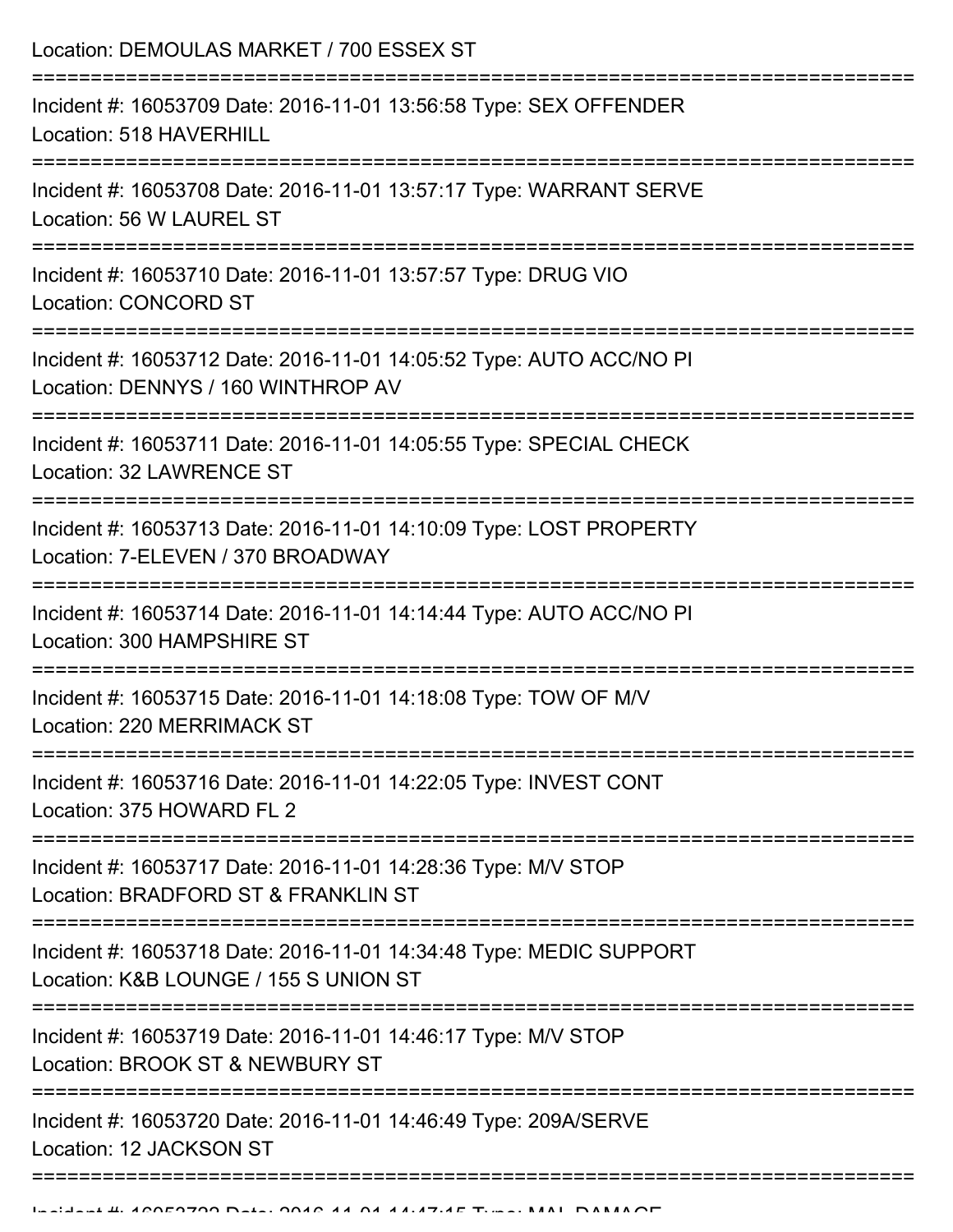| Location: CLASS INC / 1 PARKER ST                                                                                                            |
|----------------------------------------------------------------------------------------------------------------------------------------------|
| Incident #: 16053721 Date: 2016-11-01 14:47:33 Type: 209A/SERVE<br>Location: 90 LOWELL ST                                                    |
| Incident #: 16053723 Date: 2016-11-01 14:48:38 Type: 209A/SERVE<br>Location: 90 LOWELL ST                                                    |
| Incident #: 16053724 Date: 2016-11-01 14:49:20 Type: 209A/SERVE<br>Location: 90 LOWELL ST                                                    |
| Incident #: 16053725 Date: 2016-11-01 14:50:09 Type: 209A/SERVE<br>Location: 90 LOWELL ST                                                    |
| Incident #: 16053727 Date: 2016-11-01 14:50:48 Type: 209A/SERVE<br>Location: 24 SPRINGFIELD ST                                               |
| Incident #: 16053726 Date: 2016-11-01 14:50:56 Type: DISTURBANCE<br>Location: 70 N PARISH RD                                                 |
| Incident #: 16053729 Date: 2016-11-01 14:52:10 Type: WARRANT SERVE<br>Location: 93 RAILROAD ST                                               |
| Incident #: 16053730 Date: 2016-11-01 14:53:39 Type: CK WELL BEING<br>Location: DUNKIN DONUTS / 123 LAWRENCE ST                              |
| ====================================<br>Incident #: 16053728 Date: 2016-11-01 14:53:40 Type: M/V STOP<br>Location: MERRIMACK ST & S UNION ST |
| Incident #: 16053731 Date: 2016-11-01 14:55:29 Type: TOW OF M/V<br>Location: 47 ABBOTT ST                                                    |
| Incident #: 16053732 Date: 2016-11-01 14:59:38 Type: INVEST CONT<br>Location: RITA HALL / 490 HAMPSHIRE ST                                   |
| Incident #: 16053733 Date: 2016-11-01 15:09:58 Type: 209A/SERVE<br>Location: 235 FERRY ST                                                    |
| Incident #: 16053734 Date: 2016-11-01 15:17:30 Type: 209A/SERVE<br>Location: 193 BRUCE                                                       |
| Incident #: 16053735 Date: 2016-11-01 15:10:50 Type: WIPE DOWN                                                                               |

Incident #: 16053735 Date: 2016-11-01 15:19:59 Type: WIRE DOWN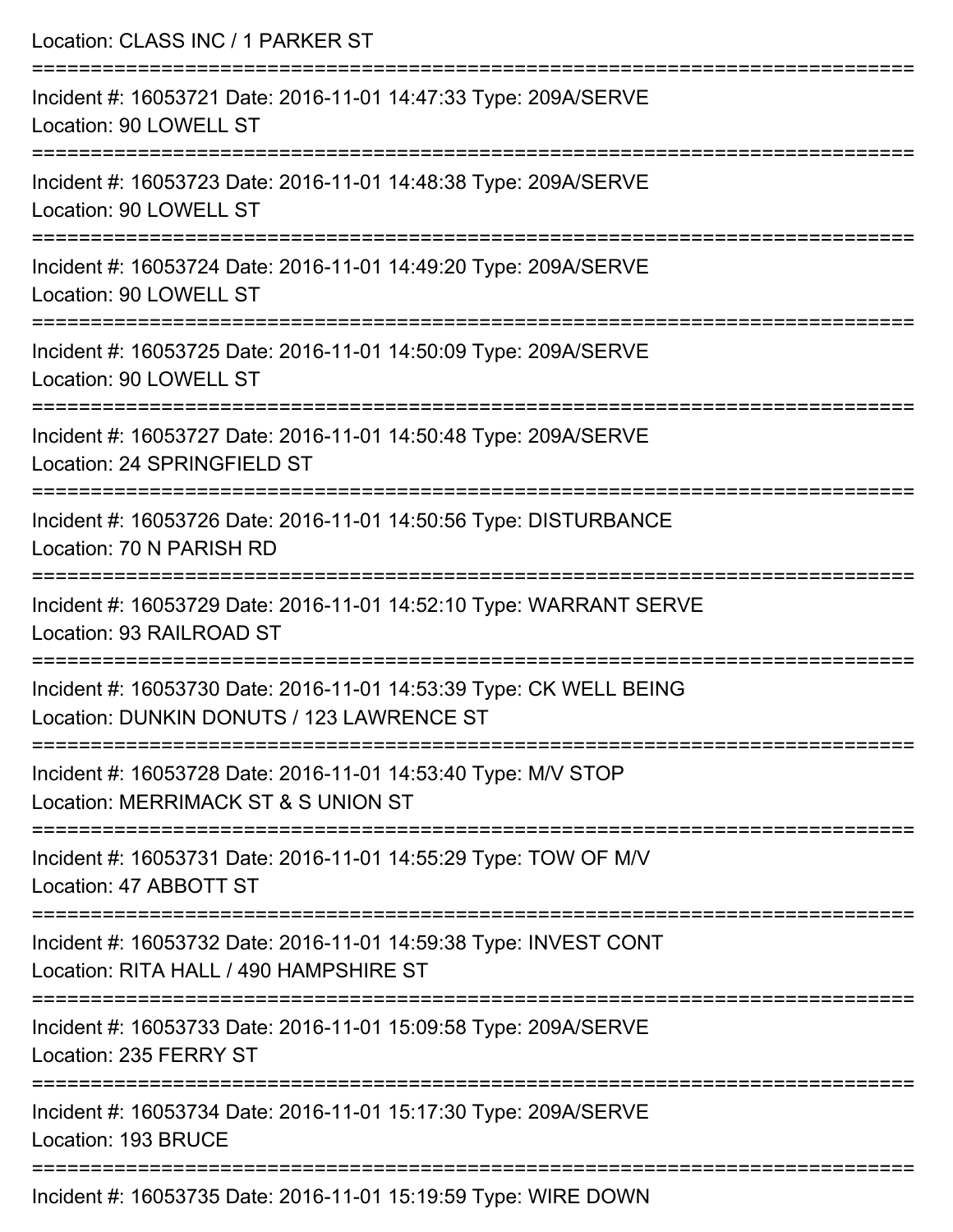| Incident #: 16053736 Date: 2016-11-01 15:24:22 Type: 209A/SERVE<br>Location: 33 JUNIPER ST                             |
|------------------------------------------------------------------------------------------------------------------------|
| Incident #: 16053737 Date: 2016-11-01 15:32:58 Type: 209A/SERVE<br>Location: 42 JUNIPER ST                             |
| Incident #: 16053738 Date: 2016-11-01 15:37:06 Type: M/V STOP<br>Location: BROADWAY & WATER ST                         |
| Incident #: 16053739 Date: 2016-11-01 15:46:26 Type: TOW OF M/V<br>Location: 20 BELLEVUE ST                            |
| Incident #: 16053740 Date: 2016-11-01 15:47:25 Type: MV/BLOCKING<br><b>Location: PROSPECT CT</b>                       |
| Incident #: 16053741 Date: 2016-11-01 15:48:04 Type: M/V STOP<br>Location: MERRIMACK ST & S UNION ST                   |
| Incident #: 16053742 Date: 2016-11-01 15:48:57 Type: 209A/SERVE<br>Location: 115 MELVIN ST                             |
| =============<br>Incident #: 16053743 Date: 2016-11-01 15:49:42 Type: CK WELL BEING<br><b>Location: CENTRAL BRIDGE</b> |
| Incident #: 16053745 Date: 2016-11-01 15:56:13 Type: FIRE/MV<br>Location: FARNHAM ST & PHILLIPS ST                     |
| Incident #: 16053744 Date: 2016-11-01 15:56:31 Type: M/V STOP<br>Location: ABBOTT ST & OSGOOD ST                       |
| Incident #: 16053746 Date: 2016-11-01 15:57:47 Type: 209A/SERVE<br>Location: 3 BIGELOW ST                              |
| Incident #: 16053747 Date: 2016-11-01 16:15:09 Type: DISABLED MV<br>Location: 0 BROADWAY                               |
| Incident #: 16053748 Date: 2016-11-01 16:15:27 Type: M/V STOP<br>Location: LAWRENCE ST & MYRTLE ST                     |
| Incident #: 16053749 Date: 2016-11-01 16:20:16 Type: INVESTIGATION                                                     |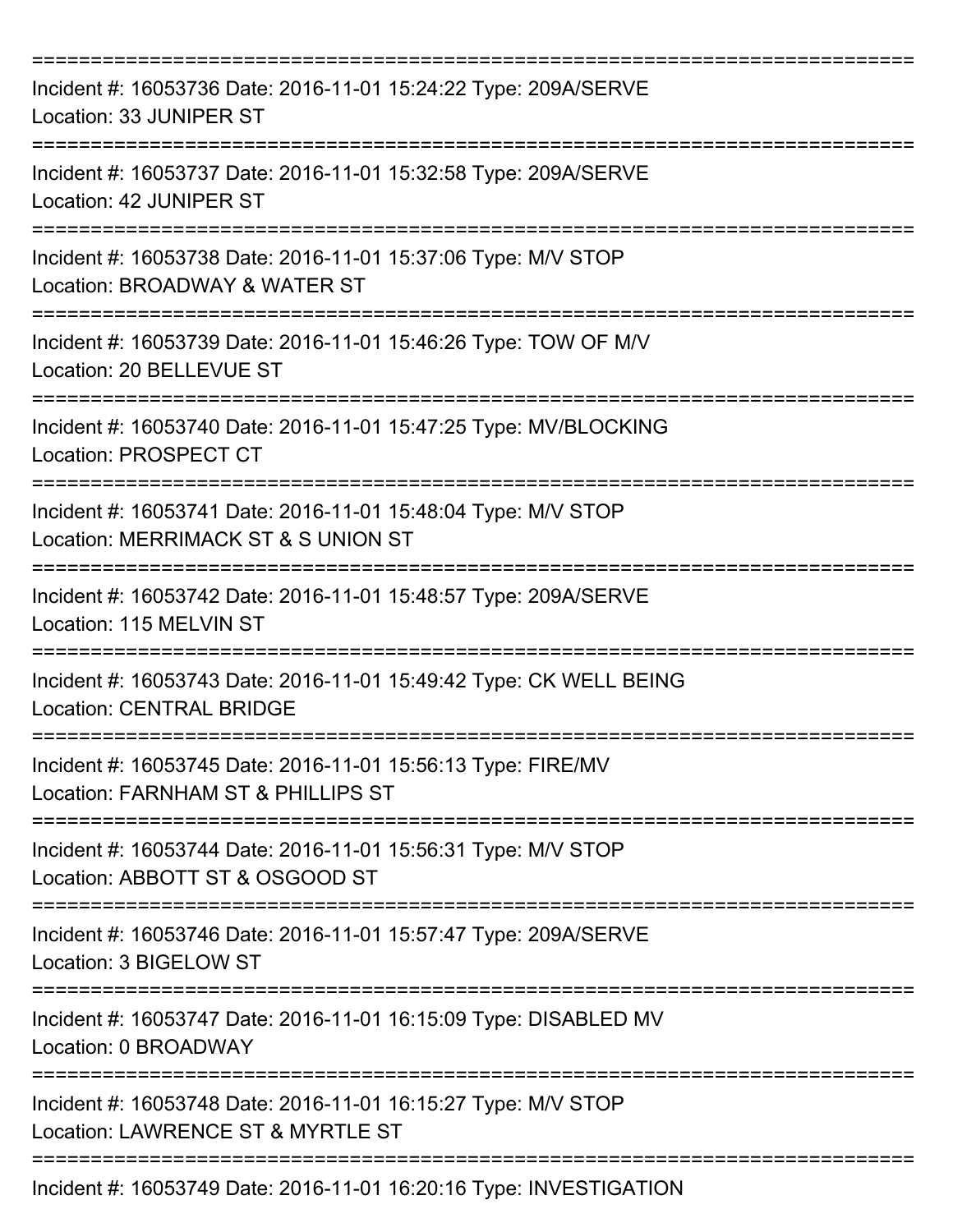| Incident #: 16053750 Date: 2016-11-01 16:24:17 Type: DOMESTIC/PROG<br>Location: 622 ANDOVER ST            |
|-----------------------------------------------------------------------------------------------------------|
| Incident #: 16053751 Date: 2016-11-01 16:27:09 Type: M/V STOP<br>Location: 149 LAWRENCE ST                |
| Incident #: 16053752 Date: 2016-11-01 16:27:35 Type: M/V STOP<br>Location: 30 BROADWAY                    |
| Incident #: 16053753 Date: 2016-11-01 16:31:27 Type: A&B D/W PAST<br>Location: AARONS SALES / 50 ESSEX ST |
| Incident #: 16053754 Date: 2016-11-01 16:35:05 Type: MAL DAMAGE<br>Location: 22 CHANDLER ST<br>========== |
| Incident #: 16053755 Date: 2016-11-01 16:39:29 Type: M/V STOP<br>Location: 21 WILMOT ST                   |
| Incident #: 16053756 Date: 2016-11-01 16:43:27 Type: NEIGHBOR PROB<br>Location: 141 WOODLAND ST           |
| Incident #: 16053757 Date: 2016-11-01 16:45:10 Type: SUS PERS/MV<br>Location: 151 FARNHAM ST              |
| Incident #: 16053758 Date: 2016-11-01 17:09:16 Type: LOST PROPERTY<br>Location: 330 AMES ST               |
| Incident #: 16053759 Date: 2016-11-01 17:18:40 Type: 209A/SERVE<br>Location: 90 LOWELL ST                 |
| Incident #: 16053760 Date: 2016-11-01 17:31:05 Type: M/V STOP<br>Location: BROADWAY & HAVERHILL ST        |
| Incident #: 16053761 Date: 2016-11-01 17:38:27 Type: M/V STOP<br>Location: HAMPSHIRE ST & VALLEY ST       |
| Incident #: 16053762 Date: 2016-11-01 17:39:15 Type: M/V STOP<br><b>Location: FALLS BRIDGE</b>            |
| Incident #: 16053763 Date: 2016-11-01 17:39:47 Type: M/V STOP                                             |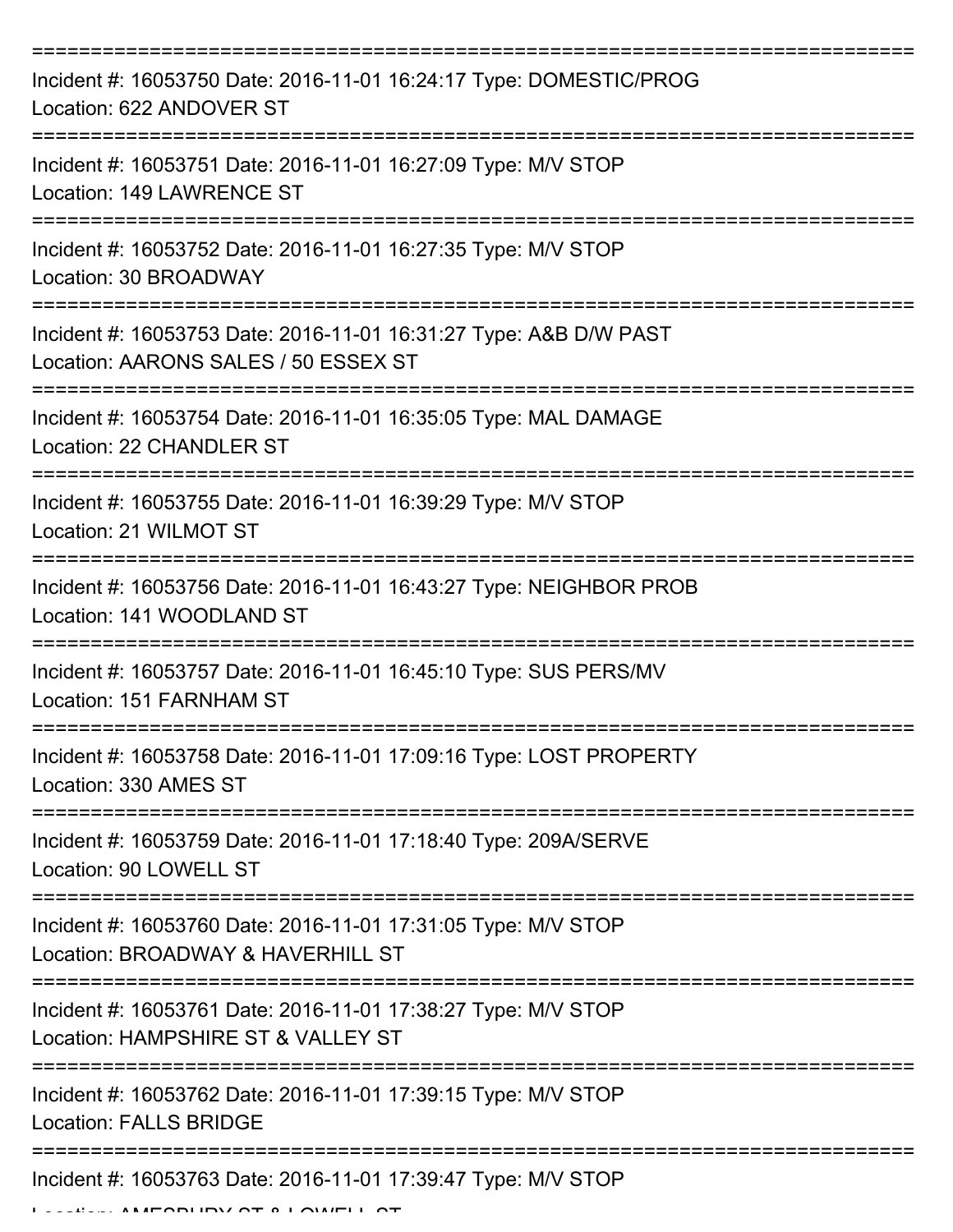| Incident #: 16053764 Date: 2016-11-01 17:48:23 Type: M/V STOP<br>Location: CHARDON ST & HAMPSHIRE ST |
|------------------------------------------------------------------------------------------------------|
| Incident #: 16053765 Date: 2016-11-01 17:49:19 Type: B&E/PAST<br>Location: 24 INMAN ST #27           |
| Incident #: 16053766 Date: 2016-11-01 17:55:23 Type: DISABLED MV<br>Location: 121 E HAVERHILL ST     |
| Incident #: 16053767 Date: 2016-11-01 17:58:26 Type: M/V STOP<br>Location: HAVERHILL ST & WHITE ST   |
| Incident #: 16053768 Date: 2016-11-01 17:59:46 Type: M/V STOP<br>Location: BROADWAY & HAVERHILL ST   |
| Incident #: 16053769 Date: 2016-11-01 18:03:03 Type: M/V STOP<br>Location: 65 MERRIMACK ST           |
| Incident #: 16053770 Date: 2016-11-01 18:05:09 Type: M/V STOP<br>Location: EXETER ST & PHILLIPS ST   |
| Incident #: 16053771 Date: 2016-11-01 18:08:28 Type: M/V STOP<br>Location: LORING ST & SHAWSHEEN RD  |
| Incident #: 16053772 Date: 2016-11-01 18:11:43 Type: M/V STOP<br>Location: FARNHAM ST & SHAWSHEEN RD |
| Incident #: 16053773 Date: 2016-11-01 18:13:12 Type: INVESTIGATION<br>Location: 83 IRENE ST          |
| Incident #: 16053775 Date: 2016-11-01 18:13:49 Type: 209A/SERVE<br>Location: 639 HAVERHILL ST        |
| Incident #: 16053774 Date: 2016-11-01 18:15:00 Type: MISSING PERS<br>Location: 18 CORNISH ST         |
| Incident #: 16053776 Date: 2016-11-01 18:15:55 Type: M/V STOP<br>Location: BROADWAY & HAVERHILL ST   |
| Incident #: 16053778 Date: 2016-11-01 18:26:21 Type: SUICIDE ATTEMPT                                 |

Location: 33 ILINIDED ST FL 1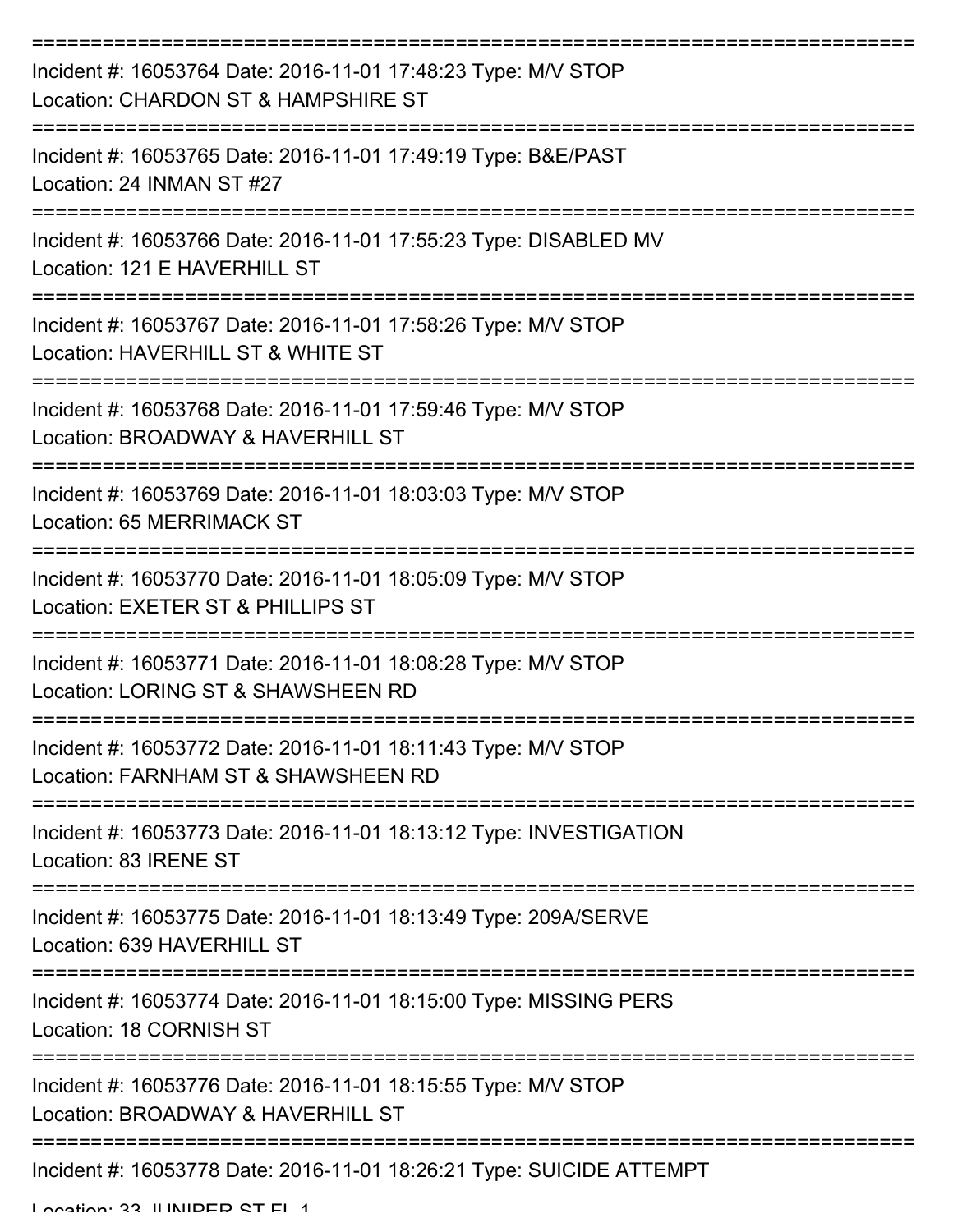| Incident #: 16053777 Date: 2016-11-01 18:26:44 Type: 209A/SERVE<br>Location: 7 DURHAM ST                          |
|-------------------------------------------------------------------------------------------------------------------|
| Incident #: 16053779 Date: 2016-11-01 18:31:58 Type: MEDIC SUPPORT<br>Location: 6 MARTHA LN                       |
| Incident #: 16053780 Date: 2016-11-01 18:35:30 Type: M/V STOP<br>Location: 205 BROADWAY                           |
| Incident #: 16053781 Date: 2016-11-01 18:38:42 Type: MAL DAMAGE<br>Location: 127 E HAVERHILL ST                   |
| Incident #: 16053782 Date: 2016-11-01 18:42:50 Type: M/V STOP<br>Location: 242 BROADWAY                           |
| Incident #: 16053783 Date: 2016-11-01 18:47:10 Type: M/V STOP<br>Location: 2 MUSEUM SQ                            |
| Incident #: 16053784 Date: 2016-11-01 18:58:33 Type: ALARM/BURG<br>Location: COMMUNITY DAYCARE / 190 HAMPSHIRE ST |
| Incident #: 16053785 Date: 2016-11-01 18:59:01 Type: 911 HANG UP<br>Location: 2 HAMPSHIRE ST FL 2                 |
| Incident #: 16053786 Date: 2016-11-01 19:04:24 Type: M/V STOP<br>Location: AMESBURY ST & ESSEX ST                 |
| Incident #: 16053787 Date: 2016-11-01 19:06:55 Type: AUTO ACC/NO PI<br>Location: METHUEN ST & UNION ST            |
| Incident #: 16053788 Date: 2016-11-01 19:13:03 Type: HARASSMENT<br>Location: 86 CROSS ST                          |
| Incident #: 16053789 Date: 2016-11-01 19:13:06 Type: 209A/VIOLATION<br>Location: 195 EMMETT ST FL 2ND             |
| Incident #: 16053790 Date: 2016-11-01 19:18:27 Type: 209A/SERVE<br>Location: 115 MELVIN ST #A                     |
| Incident #: 16053791 Date: 2016-11-01 19:24:38 Type: M/V STOP<br>Location: HAVERHILL ST & LAWRENCE ST             |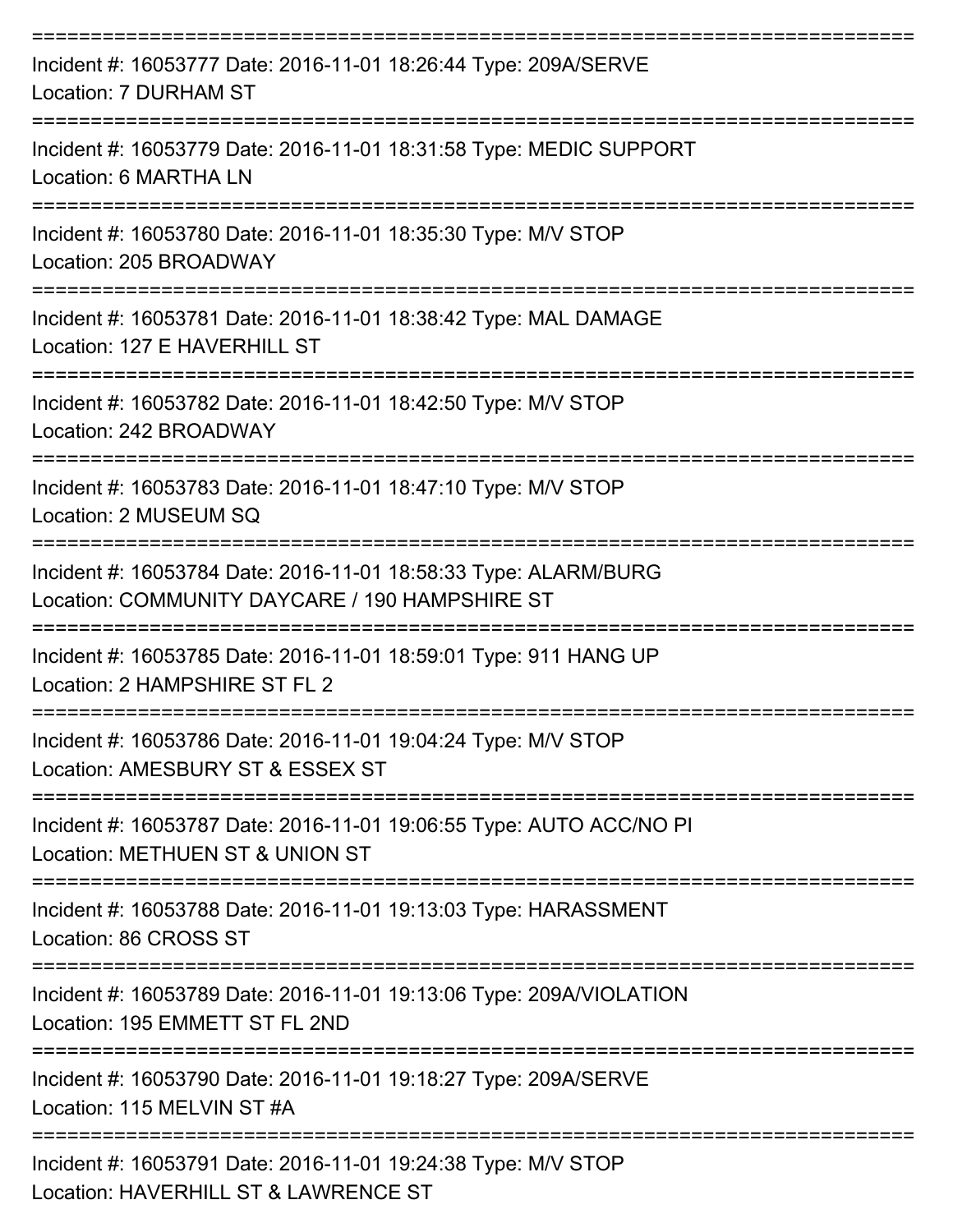| Incident #: 16053792 Date: 2016-11-01 19:29:23 Type: INVEST CONT<br>Location: 490 HAVERHILL ST                                       |
|--------------------------------------------------------------------------------------------------------------------------------------|
| Incident #: 16053793 Date: 2016-11-01 19:34:39 Type: UNKNOWN PROB<br>Location: ESSEX ST & NEWBURY ST                                 |
| Incident #: 16053794 Date: 2016-11-01 19:43:19 Type: IDENTITY THEFT<br>Location: 90 LOWELL ST<br>-------------------------------     |
| Incident #: 16053795 Date: 2016-11-01 19:54:36 Type: MAN DOWN<br>Location: MERRIMACK ST & S BROADWAY                                 |
| Incident #: 16053796 Date: 2016-11-01 20:03:10 Type: MEDIC SUPPORT<br>Location: MERRIMACK ST & WOLCOTT AV                            |
| Incident #: 16053797 Date: 2016-11-01 20:15:38 Type: SUS PERS/MV<br>Location: PEMPERTON PARK / null<br>:=======================      |
| Incident #: 16053798 Date: 2016-11-01 20:22:18 Type: GENERAL SERV<br>Location: 349 ESSEX ST #202<br>-------------------------------- |
| Incident #: 16053799 Date: 2016-11-01 20:36:47 Type: SUS PERS/MV<br>Location: LOWELL ST & MILTON ST                                  |
| Incident #: 16053800 Date: 2016-11-01 20:38:36 Type: M/V STOP<br>Location: FRANKLIN ST & HAVERHILL ST                                |
| Incident #: 16053801 Date: 2016-11-01 21:15:06 Type: NOISE ORD<br>Location: 16 BEACON ST #8 FL 1                                     |
| Incident #: 16053802 Date: 2016-11-01 21:21:44 Type: M/V STOP<br>Location: BROADWAY & WATER ST                                       |
| Incident #: 16053803 Date: 2016-11-01 21:24:48 Type: TOW/REPOSSED<br>Location: 75 WATER ST                                           |
| Incident #: 16053804 Date: 2016-11-01 21:36:40 Type: M/V STOP<br>Location: AMESBURY ST & LOWELL ST                                   |
| Incident #: 16053805 Date: 2016-11-01 21:38:40 Type: SUS PERS/MV<br>Location: 26 PHILLIPS ST FL 1                                    |